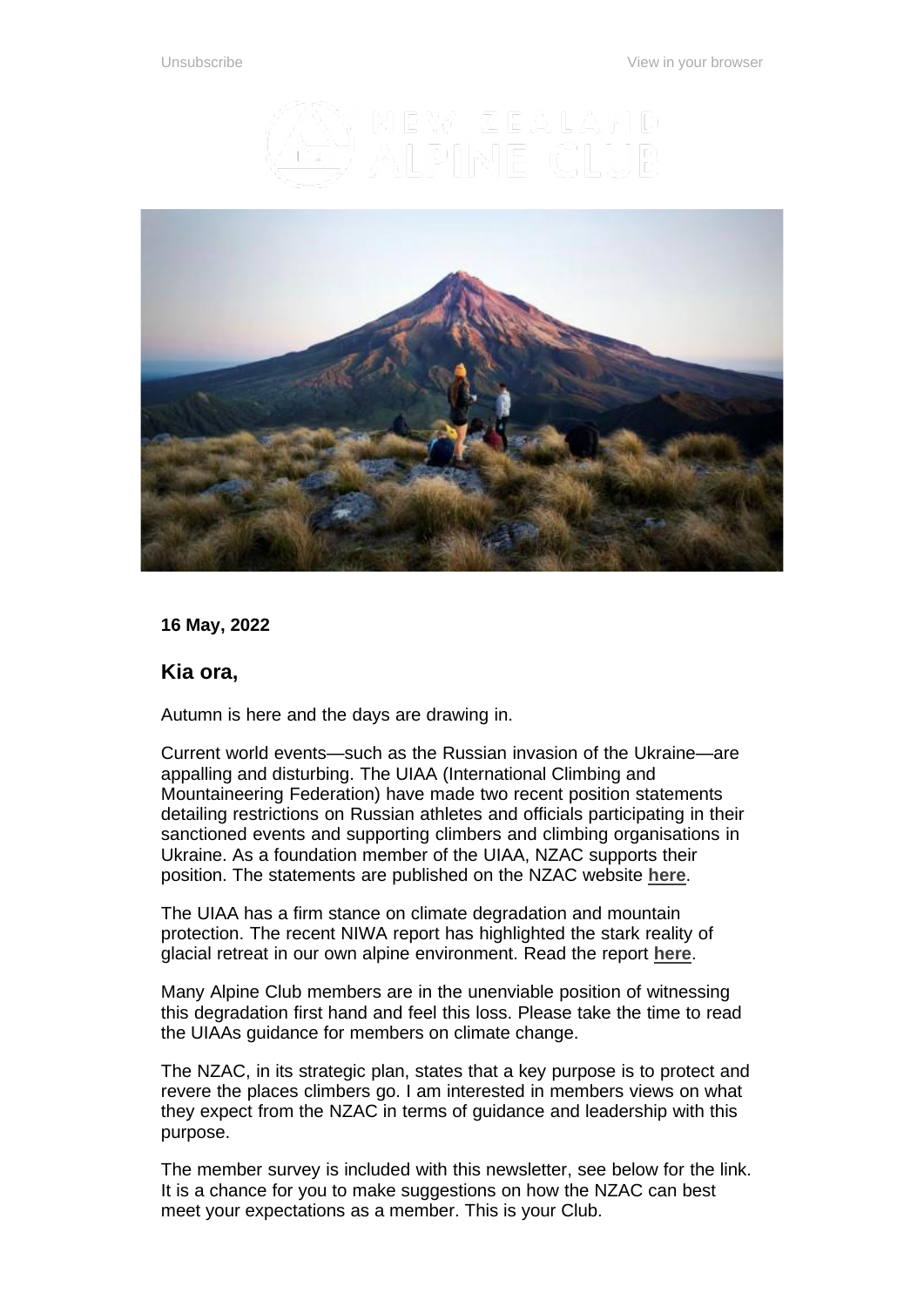I am very grateful for the mahi of all our member volunteers who contribute so generously to making the Club the community that it is.

Heads up! The election for NZAC's next President is this year. If you have always wanted to write a newsletter like this, now is your chance. I am very happy to discuss the role with anyone who is interested in standing for the position. Feel free to contact me.

Finally, I would like to acknowledge Karen and the NZAC team for their exceptional work on behalf of members over the past few months. Thank you.

Enjoy your Easter adventures

Ngā mihi nui

Clare Kearney

**Photo credit: Rasmus Altenkamp 2021 Photo Comp**



### **Club News**

#### **NZAC Membership Survey 2022**

Complete the NZAC membership survey by April 20th and be in to win a \$150 voucher from Macpac!

As we make plans for the next financial year, we would love to hear how you think we are doing at supporting climbers and climbing. This is your chance to have your say!

Click **[here](https://www.surveymonkey.com/r/MT7C86Q)** to go to the survey.

**Photo credit: Troy Mattingley 2018 Photo Comp**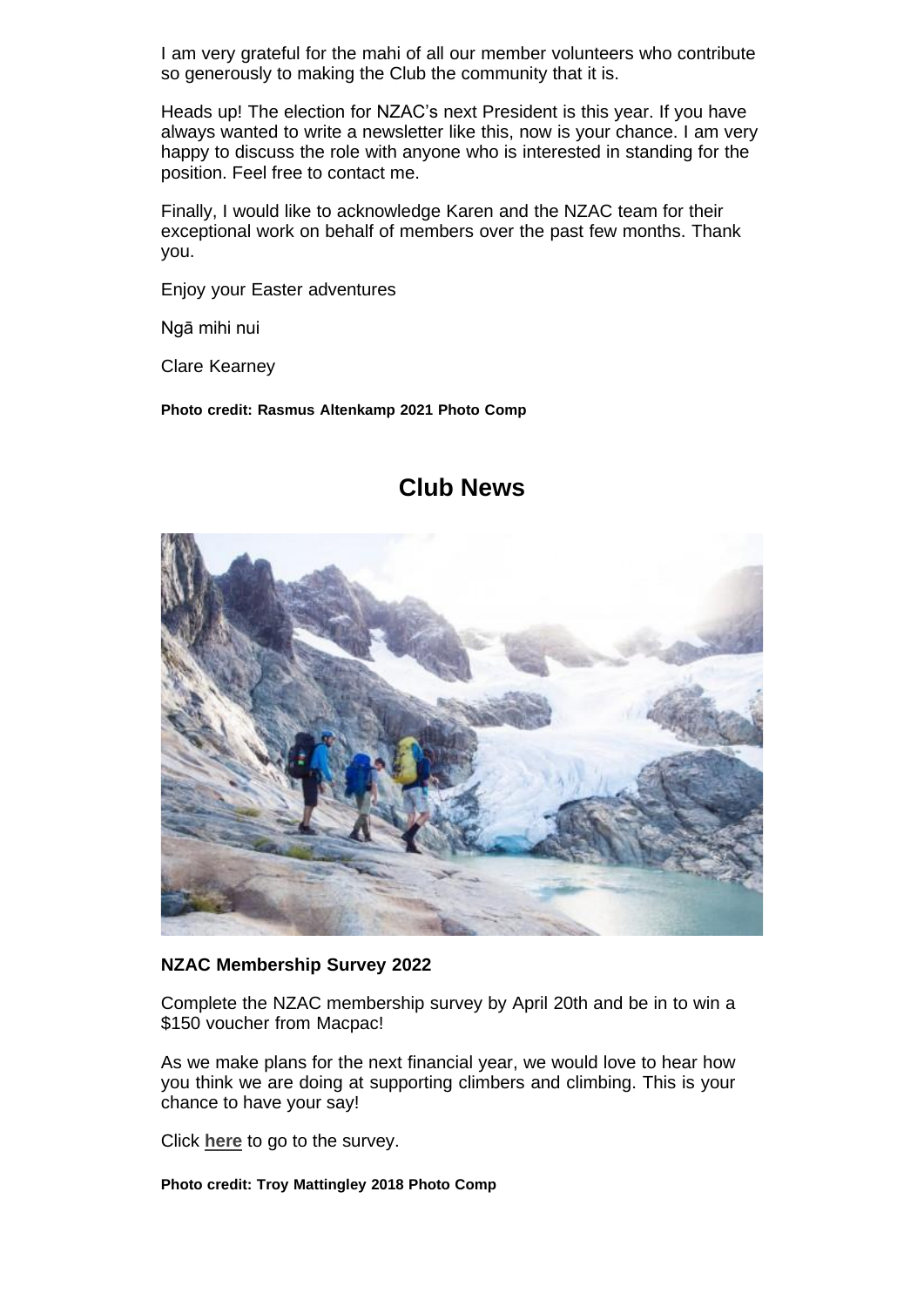

#### **Covid-19 Accommodation Policy Update**

New Zealand has recently had an update to the guidelines for the Covid-19 Protection Framework. In accordance with these updates, New Zealand Alpine Club has lifted the My Vaccine Pass requirements for accommodation. You can review the Government updates **[here](https://covid19.govt.nz/)**.

This means anyone staying or using an NZAC hut or lodge will no longer have to show a My Vaccine Pass.

The NZAC is committed to mitigating the impact of Covid-19 and Omicron is in the community, visitors will need to make their own decisions whether they use Club huts and lodges. If you are feeling unwell, stay at home.



**NZAC Bolting Fund**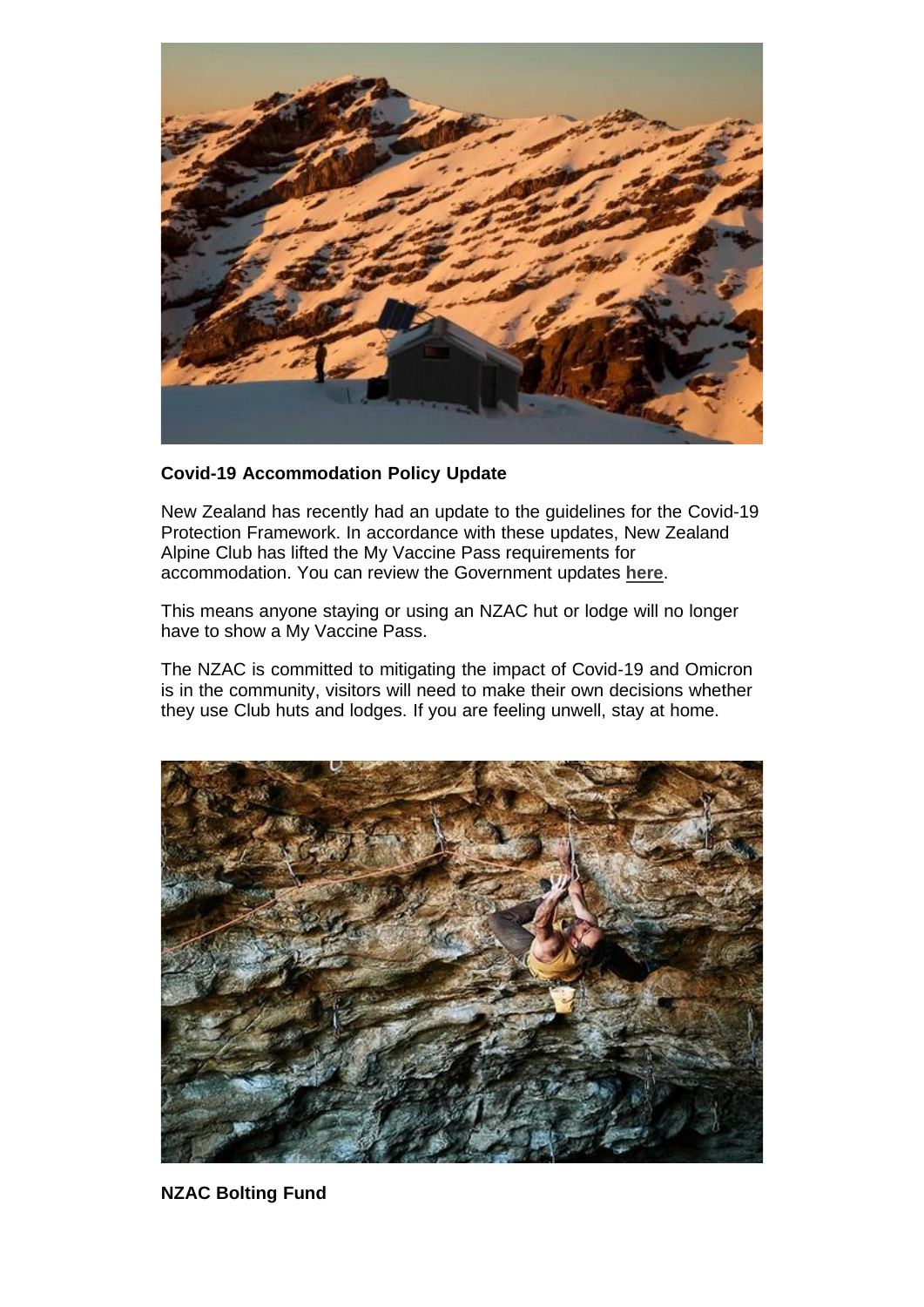The New Zealand Alpine Club supports the development of climbing in New Zealand, maintenance of climbing areas in New Zealand, and access to New Zealand's climbing areas.

Unfortunately, some of the fixed equipment at our crags is ageing and/or requires replacement due to corrosion.

The New Zealand Alpine Club is committed to helping the New Zealand climbing community replace substandard equipment, helping with other amenities at climbing areas that help to foster good relationships between climbers and landowners, and supporting community actions that encourage access to climbing areas.

If you want to apply for a Bolting Fund Grant read all the details **[here](https://alpineclub.org.nz/bolting-fund-grant-application)**.

If you would like to support the Bolting Fund by making a donation click **[here](https://alpineclub.org.nz/civicrm/contribute/transact?reset=1&id=8)**.

**Photo Credit: Tom Hoyle - Derek Thatcher on Centrifuge (32), The Cave**

# NEW ZEALAND **ALPINE CLUB**

#### **President Election**

This year we hold an election for a new President of the Club. Do you or someone you know have what it takes to lead our esteemed organisation? Have a read of the requirements **[here](https://alpineclub.org.nz/board)** and get in touch if you have questions.

This is another way that you can influence the direction of the Club and leave a lasting legacy in the climbing community. The official timeline for nominations and elections will be announced in the coming months.

#### **Member Discounts**

The New Zealand Alpine Club enjoys a close relationship with many outside organisations; indoor climbing wall, accommodation and travel providers; ski-fields; publishers; gear and clothing retailers.

A full list of all the discount providers can be found on the Member Discounts page **[here](https://alpineclub.org.nz/member-discounts)**.

Help support the partners that support the Club.

## **Club Events**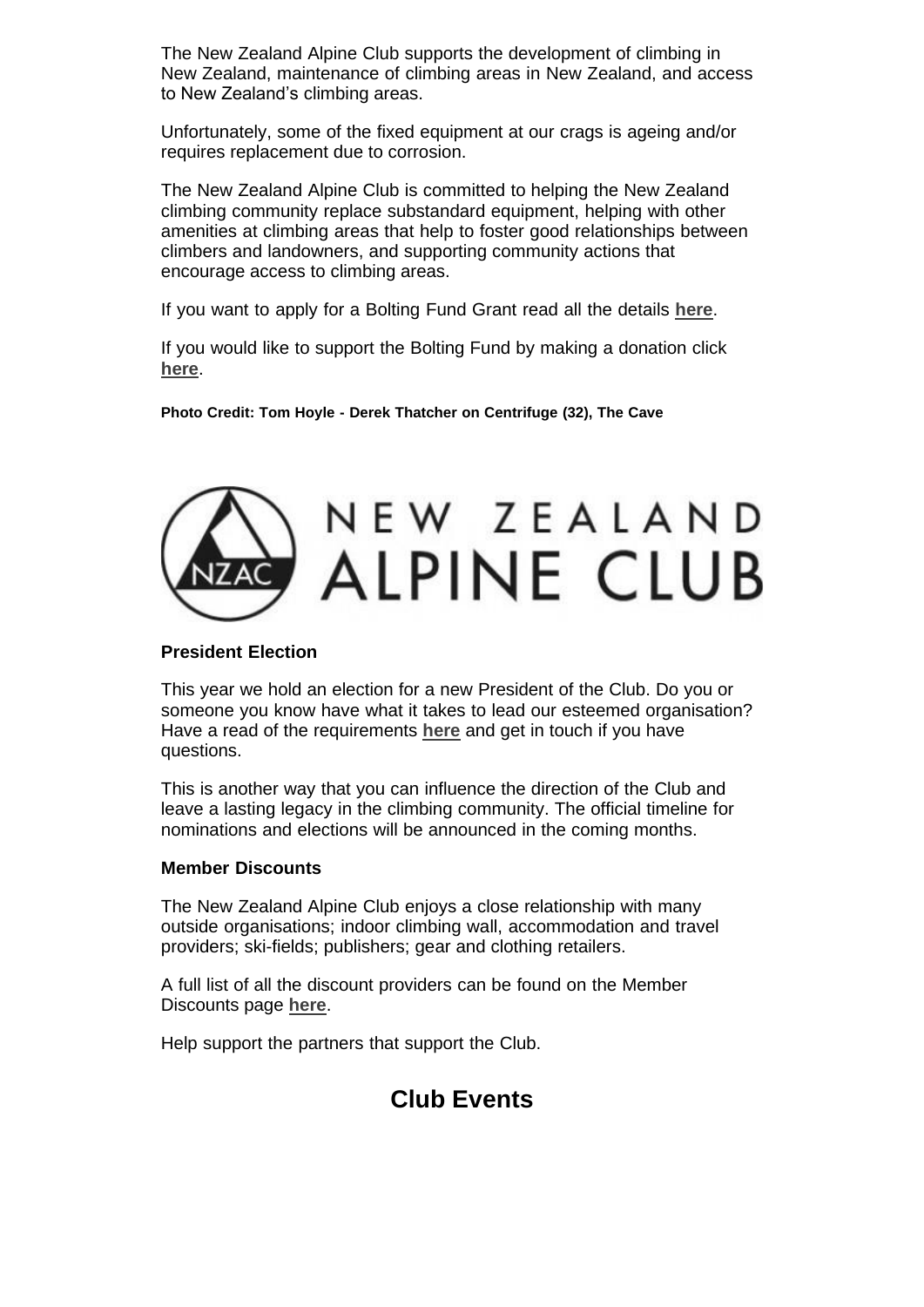

#### **Presentation by Greg Mortimer on Antarctica**

Greg Mortimer well known for climbs in the Himalayas including Everest, K2 and currently leading Aurora Expeditions trips to Antarctica will provide the story behind an early expedition to Mt Minto in in Antarctica.

Join the Australia Section online via Zoom

Tuesday April 19th

7.30pm Canberra, Melbourne, Sydney time

Via the Zoom link **[here](https://us02web.zoom.us/j/87482109590)**

Meeting ID: 874 8210 9590



**2022 Banff Center Mountain Film Festival Tour New Zealand kicks off this May and Tickets are on Sale Now!**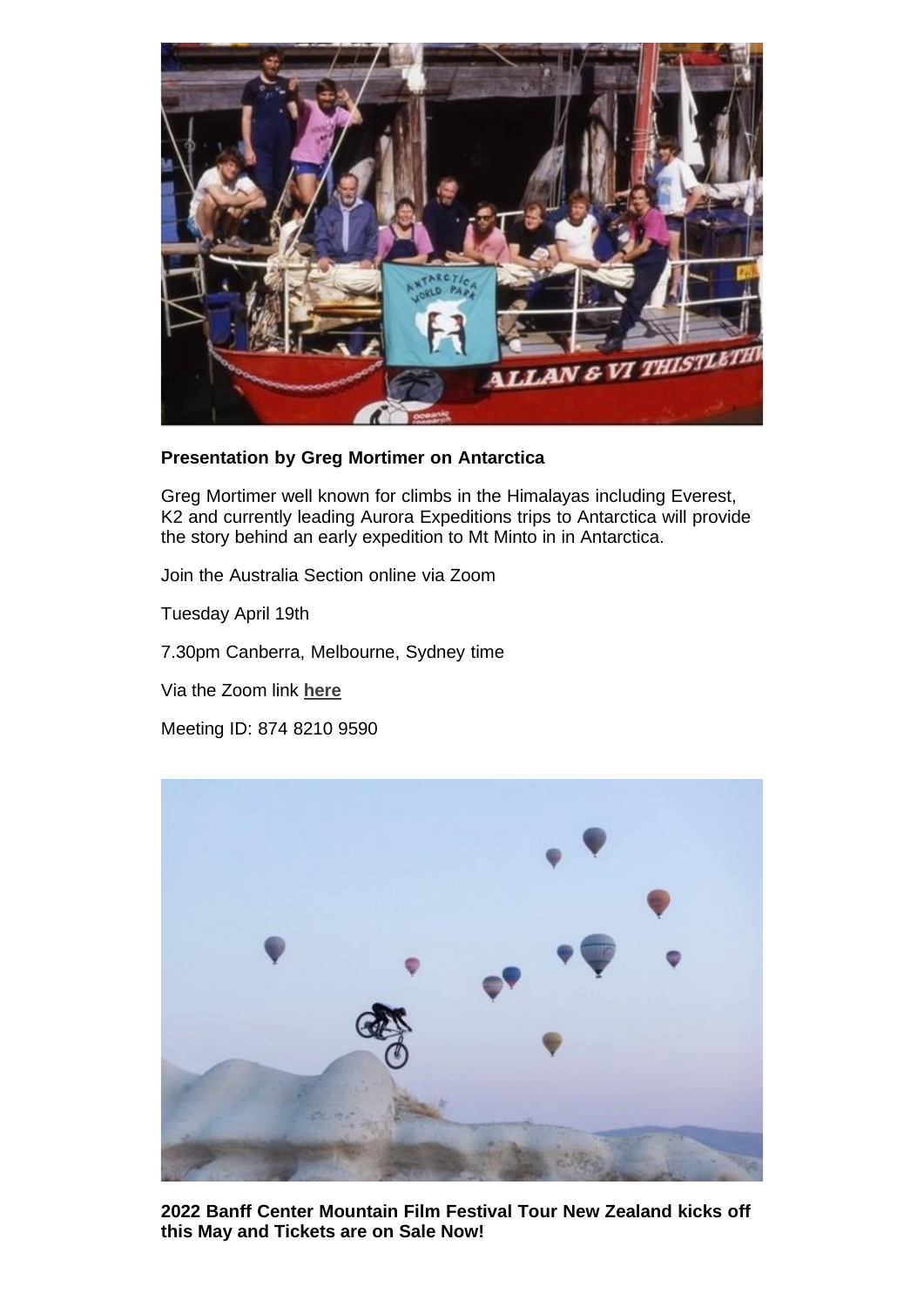#### **Tickets are currently available for the following regions**:

Queenstown - Queenstown Memorial Centre | 4th - 5th May Rotorua - Holiday Inn Stage | 29th May Auckland - SkyCity Theatre | 7th - 23rd June Christchurch - Aurora Centre | 8th - 11th June Wellington - The Embassy Theatre | 8th - 16th June

#### **Tickets coming soon for these regions:**

Dunedin - Regent Theatre | 1st June New Plymouth - Citywest Church | 10th June Nelson - Annesbrook Church | 10th - 11th June Hamilton - Waikato University Lecture Theatre | 11th June Timaru - Mountain View High School Auditorium | 11th June Invercargill - SIT Centre Stage Theatre | 16th June Taupo - Great Lake Centre | 18th June

Come with us as we travel to remote vistas, analyzing topical environmental issues, and bring audiences up-close and personal with adrenaline-packed action sports through the Banff Centre Mountain Film Festival World Tour.

Get your tickets today and be taken away to the most captivating places on earth.

Click **[here](https://banff.nz/tickets-venues/)** to book your tickets.

The NZ Banff Center Mountain Film Festival World Tour is hosted by the New Zealand Alpine Club and is presented by [Macpac,](https://www.facebook.com/macpac/?__cft__%5B0%5D=AZXXrcBPEJXmKHG7p13OS_zFgOt1oFR6NEC3I5ChWj6EHDuUhp8l5BEKxLKrso5xU8LpLNJ3B30Bium4iocsRiKJhD999fNkzJ4rePVlRy1Bwd3HS8RSdjp1hkDxYhTJ2QjFfTQZZUttt5lJNEMUowj2Xn1McUM6DohfkZbnKWg9BC6ahVw0He1R7JOjLayFFKQ&__tn__=kK-R) Uprising [Industries,](https://www.facebook.com/UprisingIndustries/?__cft__%5B0%5D=AZXXrcBPEJXmKHG7p13OS_zFgOt1oFR6NEC3I5ChWj6EHDuUhp8l5BEKxLKrso5xU8LpLNJ3B30Bium4iocsRiKJhD999fNkzJ4rePVlRy1Bwd3HS8RSdjp1hkDxYhTJ2QjFfTQZZUttt5lJNEMUowj2Xn1McUM6DohfkZbnKWg9BC6ahVw0He1R7JOjLayFFKQ&__tn__=kK-R) La [Sportiva](https://www.facebook.com/lasportivanz/?__cft__%5B0%5D=AZXXrcBPEJXmKHG7p13OS_zFgOt1oFR6NEC3I5ChWj6EHDuUhp8l5BEKxLKrso5xU8LpLNJ3B30Bium4iocsRiKJhD999fNkzJ4rePVlRy1Bwd3HS8RSdjp1hkDxYhTJ2QjFfTQZZUttt5lJNEMUowj2Xn1McUM6DohfkZbnKWg9BC6ahVw0He1R7JOjLayFFKQ&__tn__=kK-R) New Zealand and Double Vision [Brewing.](https://www.facebook.com/DoubleVisionBrewing/?__cft__%5B0%5D=AZXXrcBPEJXmKHG7p13OS_zFgOt1oFR6NEC3I5ChWj6EHDuUhp8l5BEKxLKrso5xU8LpLNJ3B30Bium4iocsRiKJhD999fNkzJ4rePVlRy1Bwd3HS8RSdjp1hkDxYhTJ2QjFfTQZZUttt5lJNEMUowj2Xn1McUM6DohfkZbnKWg9BC6ahVw0He1R7JOjLayFFKQ&__tn__=kK-R)



#### **The National Indoor Bouldering Series is heading back to a gym near you this coming winter!**

Queenstown - Round 1 - 28th May Basecamp Adventures, Queenstown <https://nibs.nz/event/nibs-2022-round-1-queenstown/>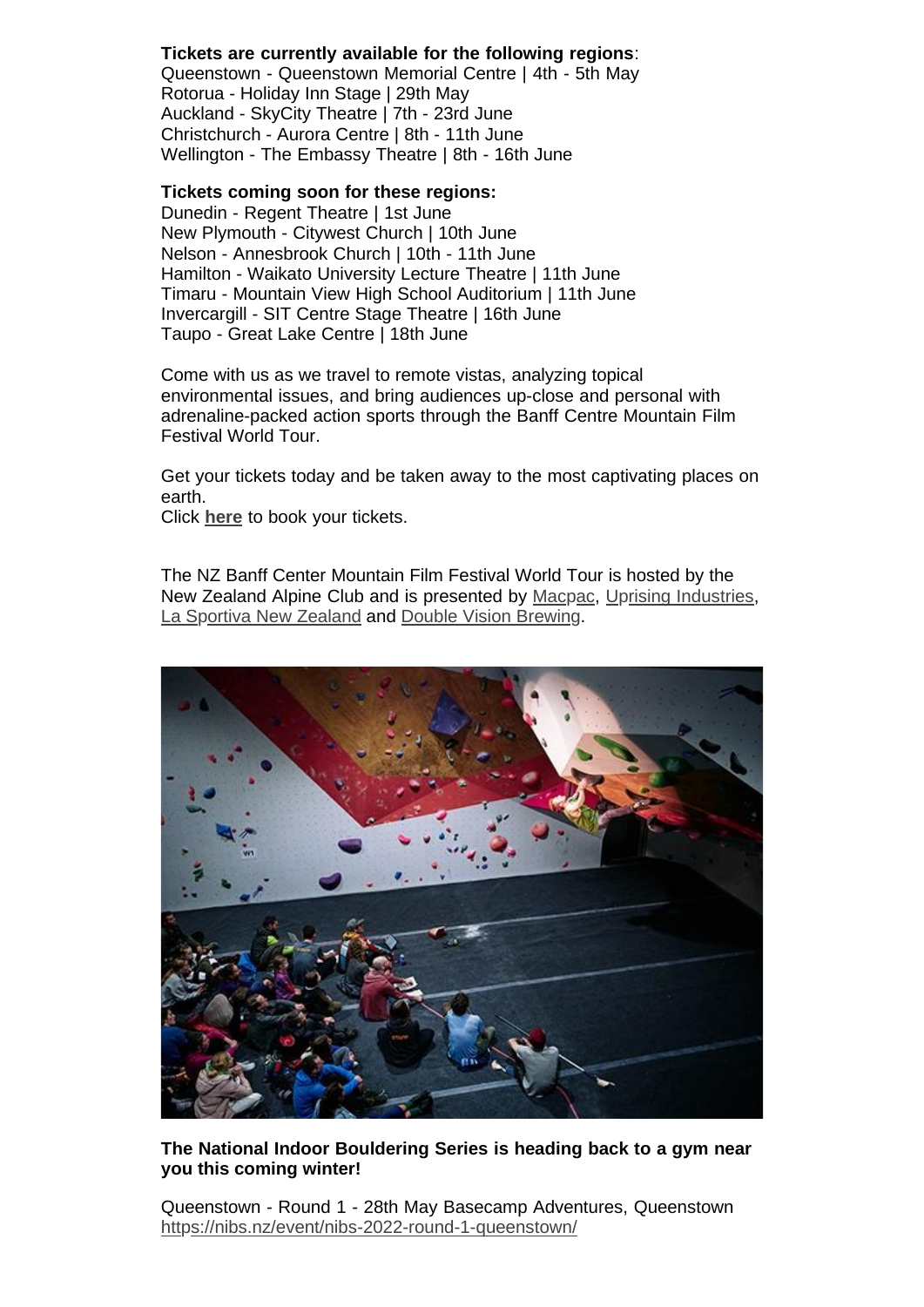Christchurch- Round 3 - 30th July Uprising, Christchurch <https://nibs.nz/event/nibs-2022-round-3-christchurch/>

#### Wellington - Round 4 - 27th August Hangdog Climbing Centre, Wellington <https://nibs.nz/event/nibs-2022-round-4-wellington/>

Join in New Zealand's largest climbing competition! This all ability event is the perfect opportunity to test out your skills, compete amongst your friends or just have a great day out! Registrations are now open.

See you there! The National Indoor Bouldering Series is supported by: La Sportiva [New Zealand](https://www.facebook.com/lasportivanz/?__cft__%5B0%5D=AZWlwbEDfdfSW6kdetZOqsXcwBnODllKYT4N7fmlZhAJLwKtR0DcsrtuNX_2M2IkuD371KicOZHrgGaj5y2Lpb-CMHw9NHKazXU5E3KP9adDh-hKsA-NJdklw-Ed3dHtNKP0VkiB0PtZ0Wf6IWkLAxwPK6RzpILr-rrtq4axoVUrSeMOUbqwdC64wtut5EN3CisgHiHkmPatoruVFWpSQ75w3YCUygy2fSBN5opFoHFnaQ&__tn__=kK-R) The North Face - [Australia](https://www.facebook.com/thenorthfacechristchurch/?__cft__%5B0%5D=AZWlwbEDfdfSW6kdetZOqsXcwBnODllKYT4N7fmlZhAJLwKtR0DcsrtuNX_2M2IkuD371KicOZHrgGaj5y2Lpb-CMHw9NHKazXU5E3KP9adDh-hKsA-NJdklw-Ed3dHtNKP0VkiB0PtZ0Wf6IWkLAxwPK6RzpILr-rrtq4axoVUrSeMOUbqwdC64wtut5EN3CisgHiHkmPatoruVFWpSQ75w3YCUygy2fSBN5opFoHFnaQ&__tn__=kK-R) & New Zealand [Bivouac Outdoor](https://www.facebook.com/bivouacoutdoor/?__cft__%5B0%5D=AZWlwbEDfdfSW6kdetZOqsXcwBnODllKYT4N7fmlZhAJLwKtR0DcsrtuNX_2M2IkuD371KicOZHrgGaj5y2Lpb-CMHw9NHKazXU5E3KP9adDh-hKsA-NJdklw-Ed3dHtNKP0VkiB0PtZ0Wf6IWkLAxwPK6RzpILr-rrtq4axoVUrSeMOUbqwdC64wtut5EN3CisgHiHkmPatoruVFWpSQ75w3YCUygy2fSBN5opFoHFnaQ&__tn__=kK-R) Uprising [Industries](https://www.facebook.com/uprisingchch/?__cft__%5B0%5D=AZWlwbEDfdfSW6kdetZOqsXcwBnODllKYT4N7fmlZhAJLwKtR0DcsrtuNX_2M2IkuD371KicOZHrgGaj5y2Lpb-CMHw9NHKazXU5E3KP9adDh-hKsA-NJdklw-Ed3dHtNKP0VkiB0PtZ0Wf6IWkLAxwPK6RzpILr-rrtq4axoVUrSeMOUbqwdC64wtut5EN3CisgHiHkmPatoruVFWpSQ75w3YCUygy2fSBN5opFoHFnaQ&__tn__=kK-R)

#### **Photo credit: Tom Hoyle**



**NZAC winter Instruction Courses are back for 2022**

We are pleased to announce that registrations are now open for two of our Backcountry Avalanche courses. Course 1 (17th - 20th July) Course 2 (23rd - 26th July)

These courses are designed for climbers and mountaineers to further develop their knowledge, skills and understanding of avalanches and how to avoid them.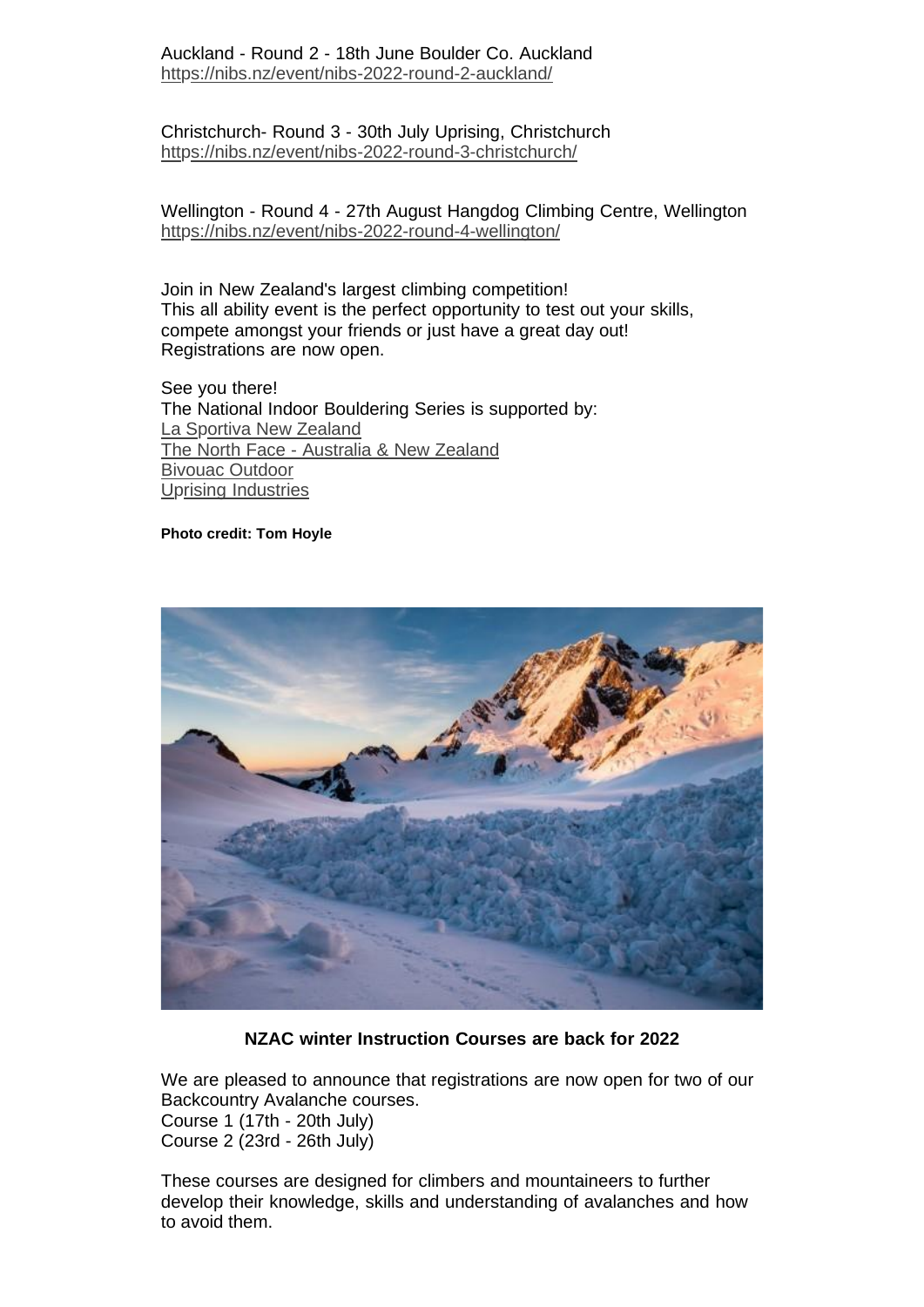It is the perfect course for those regularly travelling in snow-covered alpine terrain. This course is primarily aimed at Trampers, Climbers and Mountaineers.

This course is sure to fill up quickly so for more information or to register now click **[here](https://alpineclub.org.nz/courses)**



#### **Watch out for our other winter courses coming back for 2022!**

- Leading on Technical Ice course August
- Introduction to Backcountry Skiing course August
- Women's Backcountry Ski Skills course September
- Glacier Skiing course September/October

More details coming soon!

Keep an eye on the Courses page **[here](https://alpineclub.org.nz/courses)**.

**Photo Credit: Oliver Edwards**

#### **Price Increase Courier**

2022 continues to be a tough year for many businesses, our service providers have faced rising prices of fuel, labour and operational costs. To cover these cost increases we will have to implement a price increase to orders being sent out. The price increase will come into effect from the 1st of May 2022.

#### **Membership Profile Details**